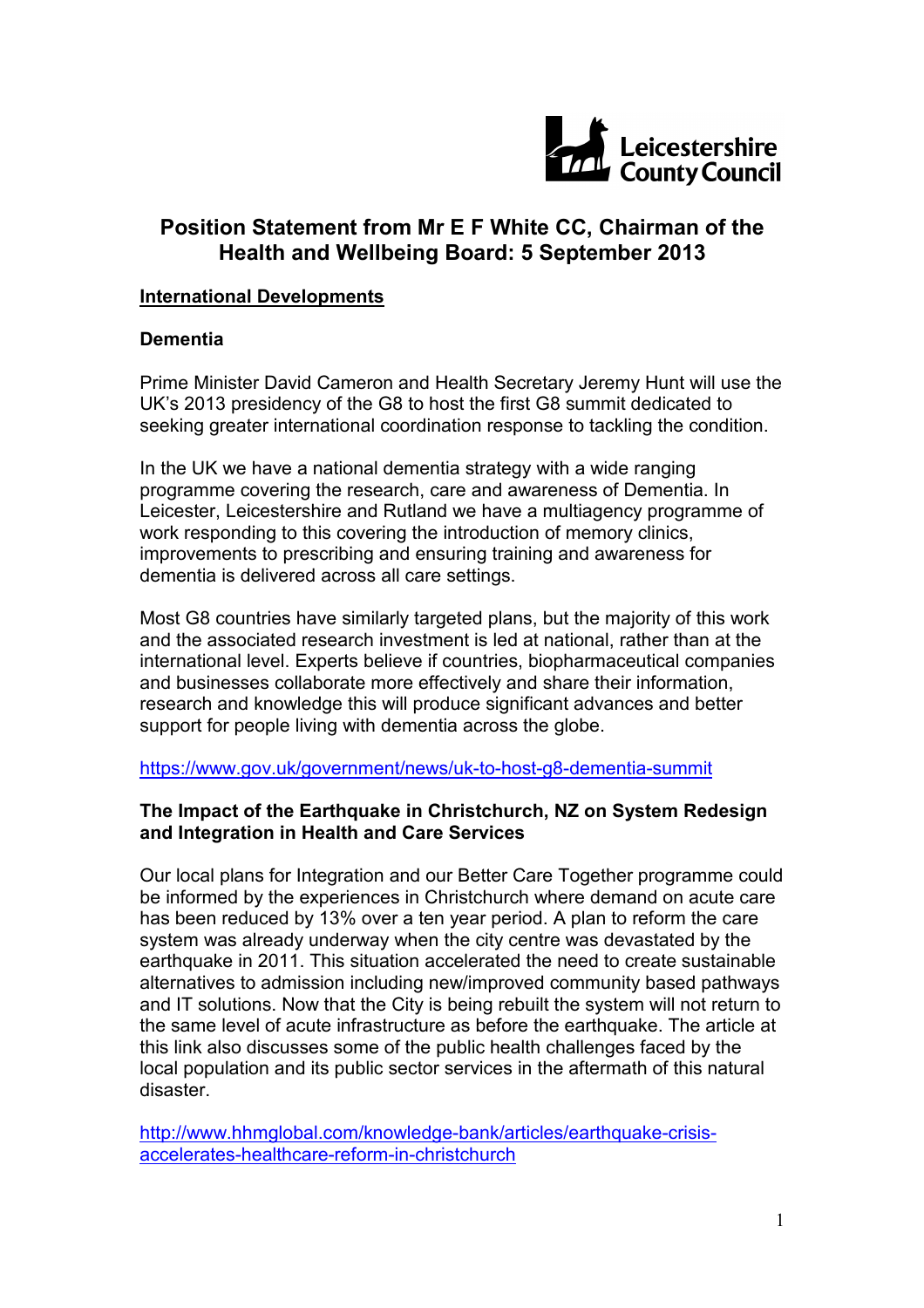## **National Developments**

#### **Berwick Review: "A promise to learn; a commitment to act"**

Professor Don Berwick, an international expert in patient safety, was asked by the Prime Minister to carry out the review following the publication of the Francis Report into the breakdown of care at Mid Staffordshire Hospitals. This report highlights the main problems affecting patient safety in the NHS and makes recommendations to address them. Here is the weblink to the report and supporting letters written by Prof. Berwick to key groups such as NHS executives, clinicians, and the public:

https://www.gov.uk/government/publications/berwick-review-into-patient**safety** 

#### **National Review of Congenital Heart Disease– Update**

On 31 July, NHS England published a letter from Chair, Professor Sir Malcolm Grant to Health Secretary Jeremy Hunt, providing an update on the new review of congenital heart disease (CHD) services. The letter follows NHS England's Board meeting held in public on 18 July, which describes the challenge facing NHS England in improving congenital heart disease services and outlines the way forward. NHS England is continuing to meet with stakeholders to listen to views and to work together to design the review's processes. NHS England's Medical Director, Sir Bruce Keogh is convening a clinical advisory panel, to be chaired by Sir Michael Rawlins, President of the Royal Society of Medicine.

Leicestershire's Health Overview and Scrutiny Committee are considering a report on the review at their meeting on  $11<sup>th</sup>$  September – see http://politics.leics.gov.uk/ieListDocuments.aspx?CId=1045&MId=3884&Ver=4

## **Integration**

The Local Government Association and NHS England have published their planning vision for how the pooling of £3.8 billion of funding will ensure a transformation in integrated health and social care form 2015/16. Further details are included in the integration briefing packet with your papers today. A panel of national and international experts has been appointed to select the first round of integrated care pioneer projects, which are set to transform the way health and care services are run across the country.The panel is confirmed as:

Jennifer Dixon, Nuffield Trust (Chair), Jon Glasby, Health Services Management Centre, University of Birmingham , Chris Ham, The King's Fund, Göran Henriks, Jönköping County Council, Sweden, Sharon Levine, Kaiser Permanente, USA, Geraint Martin, Counties Manukau, New Zealand, Catherine Pollard, Monitor, Don Redding, National Voices, Jon Rouse, Department of Health, Sally Warren, Public Health England , Andrew Webster, Local Government Association, John Young, NHS England, Jenny Owen, ADASS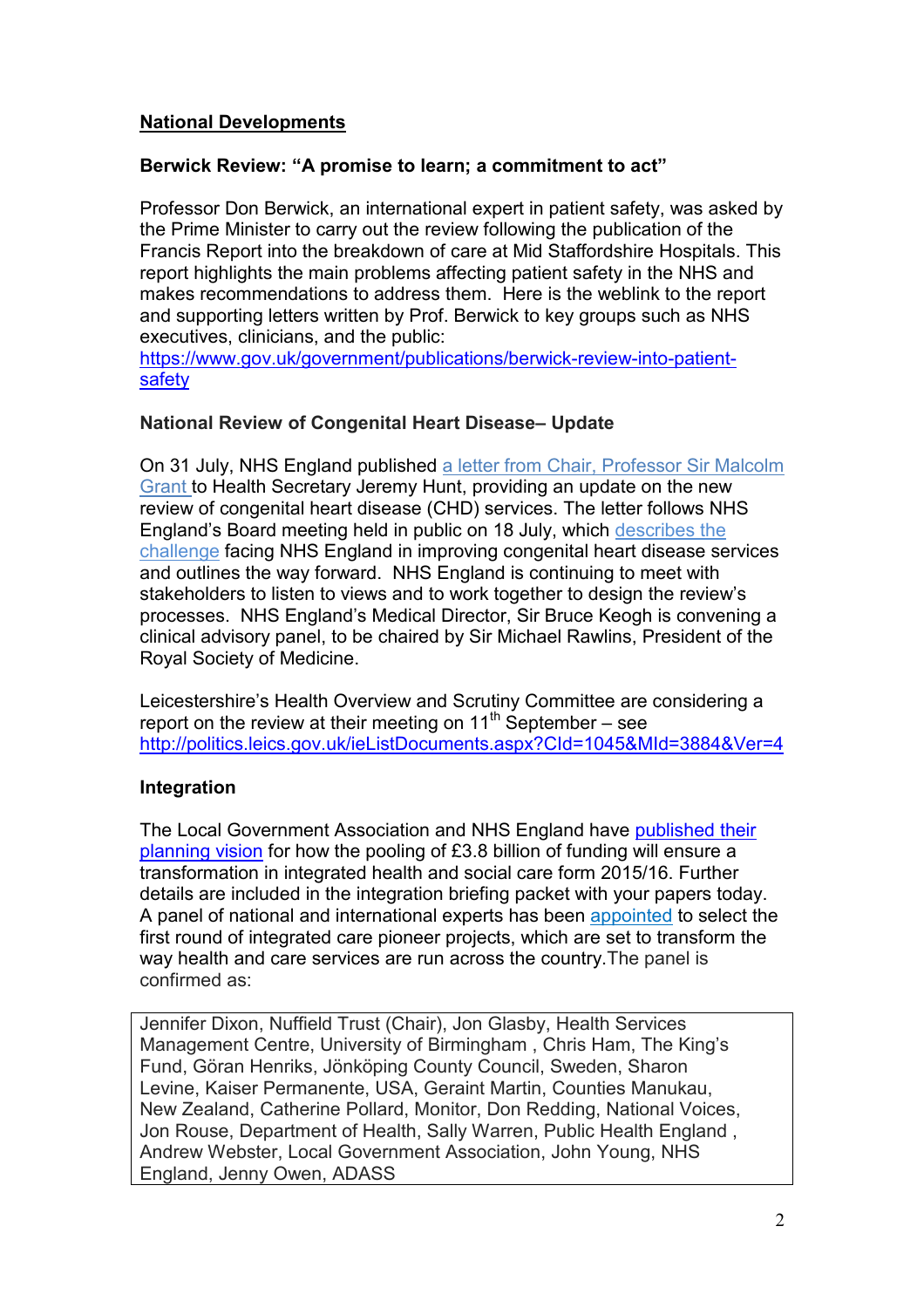## **Promoting Innovation**

At the end of July NHS England launched a new scheme inviting applications to oversee/host the NHS Innovation Fellowship.

http://www.england.nhs.uk/2013/07/31/nhs-innovation-fellowship/

The NHS Innovation Fellowship will bring together 15 world-class innovators to work with NHS senior leaders, clinicians and Academic Health Science Network leaders to spread a culture of innovation across the health and care system.

## **Consultation: Caring for our future: implementing funding reform**

The Department of Health is seeking views on the practical details of how the changes to the funding system should happen and be organised locally. We are interested in hearing what you think about topics such as:

- how the capped costs system should work
- how deferred payments should be administered
- how we can help people make informed choices about their care and support

The reforms to care funding are one part of a wider programme that will put individuals' wellbeing at the heart of care and support services, and put them more in control of their lives.

Detailed analysis of these reforms and the problems they address is available in the 'Universal Deferred Payments Impact Assessment' and 'Funding Reform Impact Assessment' published with the Care Bill.

For more information please visit

https://www.gov.uk/government/consultations/caring-for-our-futureimplementing-funding-reform

#### **Local Developments**

## **CQC Report on the Adult Mental Health services at the Bradgate Unit**

Following an inspection on 4 and 17 July, Leicestershire Partnership Trust was issued with 2 warning notices and 3 moderate concerns about the care of patients in the Trust's adult mental health service at the Bradgate Unit on the Glenfield Hospital site.

The Trust has had 30 days to make the necessary improvements to care planning and discharge planning which were the subject of the 2 warning notices and the Trust anticipates the CQC will return in early/mid September to review the progress.

The Trust has also submitted a response to the CQC on 4 September as to the action being taken to rectify the moderate concerns which included some aspects of seclusion facilities and access to interpreter services.

Relevant Trust Board papers from the Extraordinary Trust Board meeting held in public at LPT on 29 August can be found at this link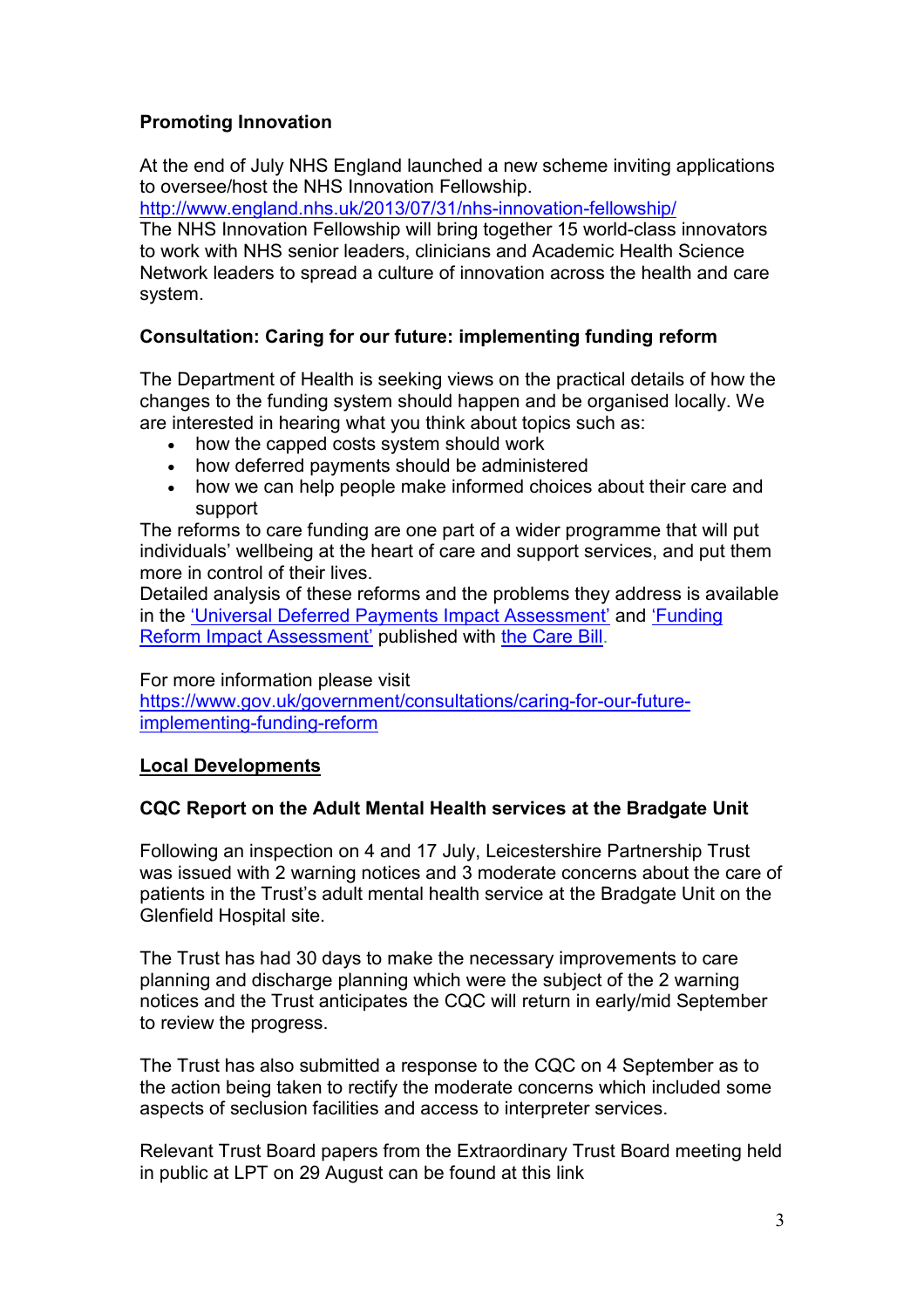http://www.leicspart.nhs.uk/ Aboutus-Trustboardmeetings2013-August2013.aspx and the Trust's statement is also available at this link. http://www.leicspart.nhs.uk/Library/AMH\_025\_13CQCreport.pdf

Due to the escalation of concerns by a range of external agencies, the Trust Development Authority, NHS England, Local Clinical Commissioning Groups, the CQC and Local Healthwatch invited the Trust to attend a Risk Summit on 29 August. A statement about the summit can be found at Appendix A to this position statement.

The Trust is also attending the Council's Health Overview and Scrutiny Committee on 12 September to provide a further update on progress on the steps the Trust is taking to make a sustainable change to the quality of care across the Trust. See

http://politics.leics.gov.uk/ieListDocuments.aspx?CId=1045&MId=3957&Ver=4

#### **Introduction of the 111 Number**

As reported in the CCG Board meetings held in August, the introduction of the 111 number will take effect in Leicester, Leicestershire and Rutland in September 2013, but the implementation is being phased over a number of weeks.

The service is planned to be launched in a phased way commencing on the 3<sup>rd</sup> September 2013 with all NHS Direct, GP out of hours calls and public calls being transferred to the NHS 111 service by the end of October 2013. Since NHS Direct will be unavailable in Leicestershire after  $27<sup>th</sup>$  September, it will be the first service transferred to NHS 111 on the 3<sup>rd</sup> September. Following successful transfer of this service West Leicestershire CCG GP out of hours call handling will be transferred to NHS 111 on 17<sup>th</sup> September. Three weeks later, on  $8<sup>th</sup>$  October, East Leicestershire & Rutland GP out of hours call handling will migrate to NHS 111 and two weeks after that, on 22<sup>nd</sup> October, Leicester City CCG will transfer GP out of hours call handling to NHS 111.

#### **Update on information sharing between professionals**

#### *(Extract from relevant minute)*

 "That a protocol is drawn up with University Hospitals of Leicester Midwifery Service and/or Leicestershire Partnership Trust Health Visiting Service that requires that/those Service/s to ask all new parents to fill out a consent form allowing their details to be shared with their local Children's Centre."

Further to the Health and Wellbeing Board's discussion on the sharing of relevant data between NHS partners and Children Centres, the Chair has followed up in writing on this matter. The response received confirms the current expectations and arrangements already in place and identifies the actions needed to improve information flow. This is attached at Appendix B for the Board's information.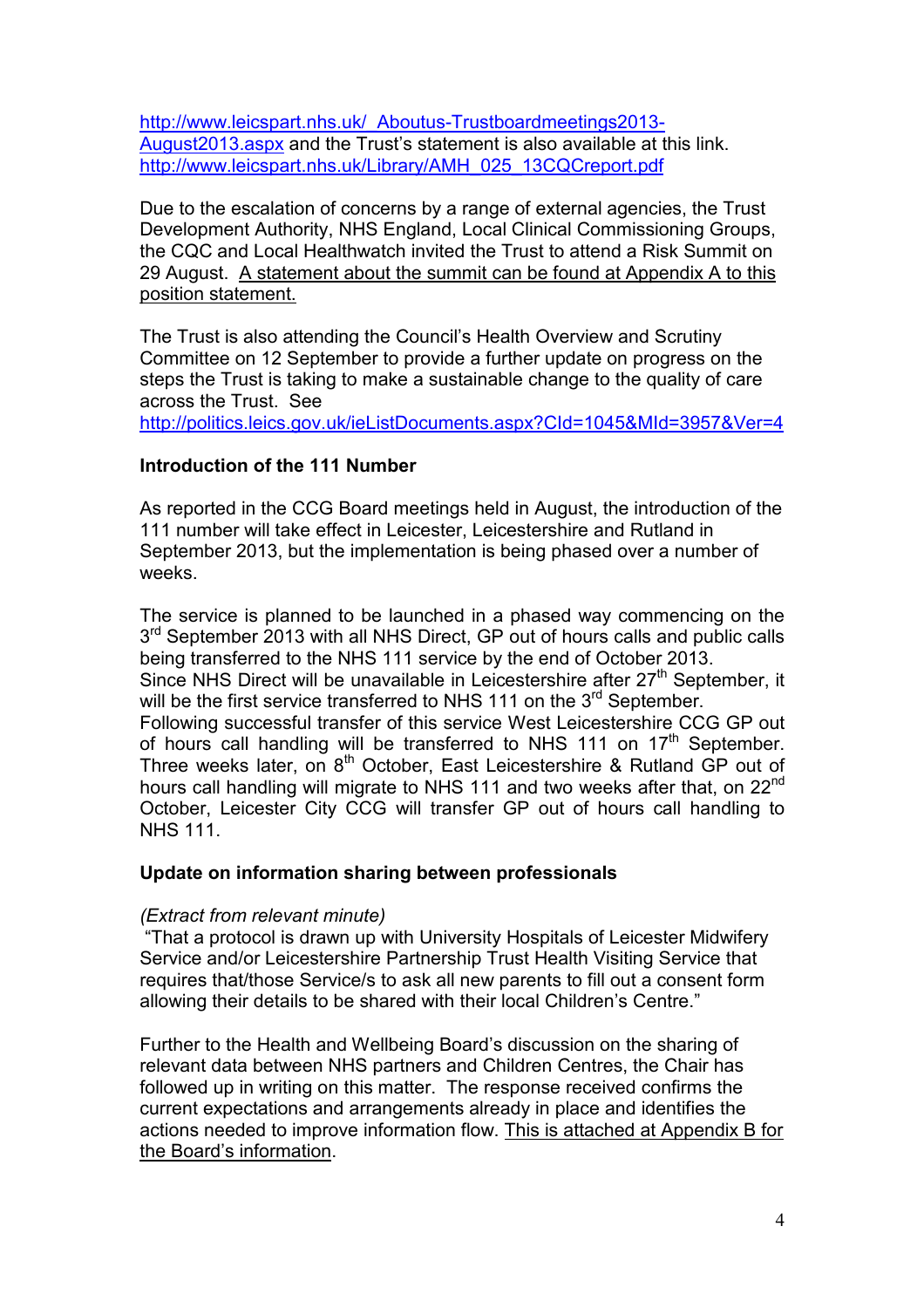#### **Summary of NHS England Risk Summit for Leicestershire Partnership NHS Trust**

#### **Background**

Risk summits are a tried and tested approach to understanding and mitigating risks within an NHS organisation.

They aim to address potential or actual service quality problems which may mean providers, such as hospitals, failing to meet the essential standards of quality and patient safety. Such problems may relate to a specific service or be indicative of more serious and systemic problems within a provider organisation.

A risk summit may be triggered in a number of ways. It could be the result of regular performance and quality reviews between the provider and commissioners, an external regulator (such as the Care Quality Commission or Monitor) or from concerns raised by staff, patients or other parties.

When NHS England calls a risk summit it brings together representatives from the provider organisation, commissioners, key clinical leaders and other regulatory and stakeholders to explore and understand the issue. Together they agree what interventions, if any, may be necessary to ensure patient safety and quality can be guaranteed in the short, medium and longer term and whether further risk summits are required.

#### **Action**

On Thursday 29 August 2013, NHS England hosted a risk summit for Leicestershire Partnership NHS Trust relating to concerns about patient care and safety at the Bradgate Unit, including the findings outlined in the recently published CQC report. All key partner agencies were represented at this summit.

#### **Outcomes**

Following in depth discussion of the issues raised the following outcomes were agreed:

- 1) An urgent meeting on Friday 30 August 2013 between the Trust, Clinical Commissioning Groups and the Local Authorities to agree what immediate actions are required to ensure safe patient care at the Bradgate Unit in the short term.
- 2) NHS Trust Development Authority, in partnership with local Clinical Commissioning Groups, to develop a plan to provide additional support to the Trust Board of Leicestershire Partnerships NHS Trust in order that the Trust can provide assurance and move forward their plans to improve patient safety on a longer term basis.
- 3) No follow up risk summit would be required at this stage.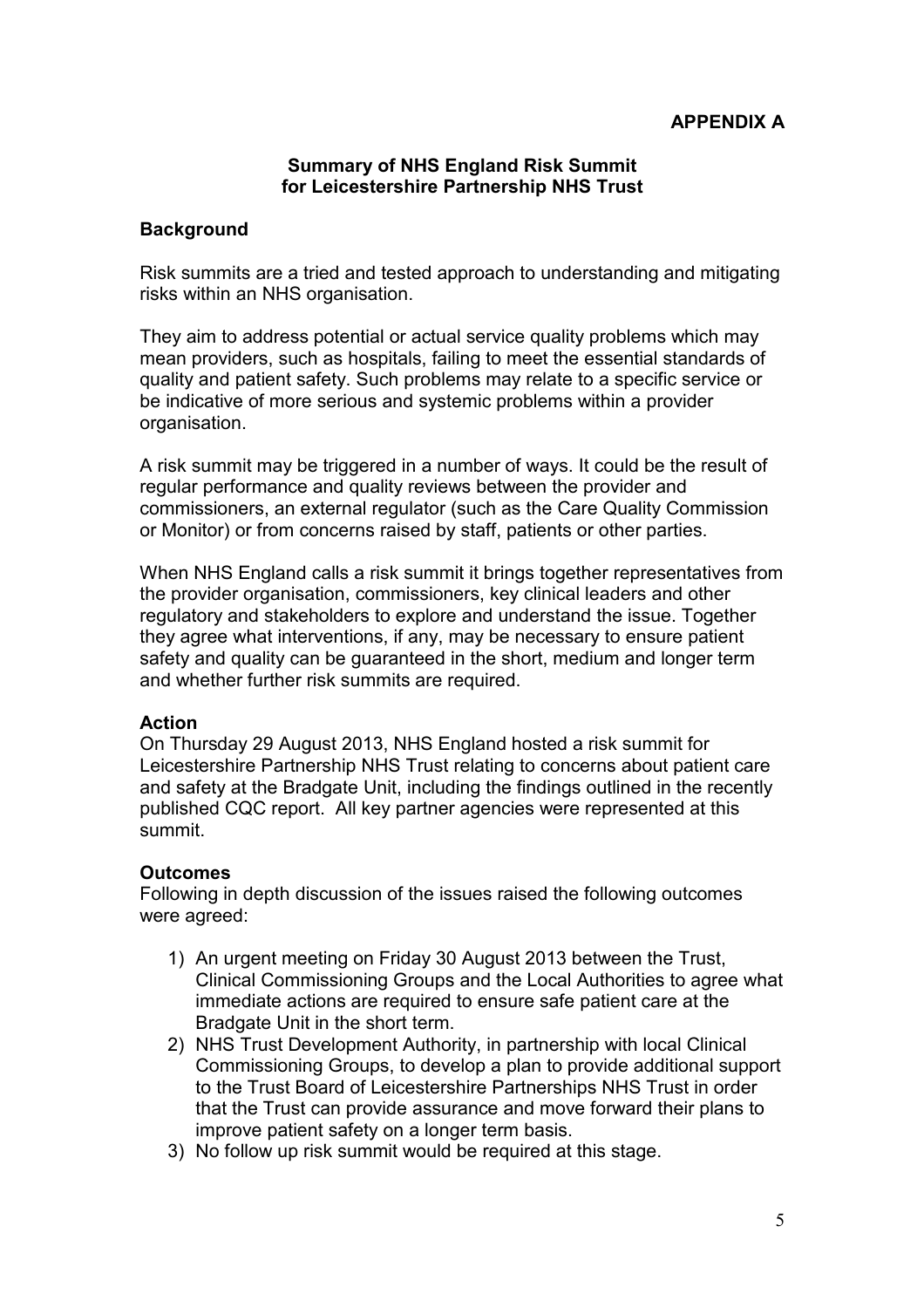#### **SHARING OF INFORMATION WITH CHILDREN's CENTRES**

#### **Purpose of Report**

To update the Board on the work that is already underway to support the sharing of information across Midwifery and Health Visiting services with Children's Centres in the County.

#### **Background**

Midwifery and Health visiting services have been sharing information with Children's Centres for a number of years with the aim of supporting early access to the Children's Centre programme.

However, it is acknowledged that this has not been without its problems and there have been inconsistencies across the County, and the process has been reliant on individual relationships.

Recently however work has been underway to improve this process and a group have been meeting to review and adapt this in light of new national targets linked to the delivery of the Healthy Child Programme.

Following concerns raised at the Health and Wellbeing Board in June regarding information sharing it was agreed that the CCGs would review the current process and gain assurance

#### **Existing Framework/ Previous Decisions**

A meeting was held with representation from CCGs, Health Visiting, Maternity Services and Children's Centres. All agencies confirmed that they already had agreement to share information and that the issue was in agreeing the sharing process.

The issues in relation to the process were identified as follows:

Agreement regarding the time information is sent to Children's Centres Issues in relation to verification of pregnancy Accuracy of information gathered Obtaining information in relation to women that book with 'Out of Area' providers

The above issues were discussed and a way forward agreed (see attached action plan appendix 1). It was also agreed that a multi-agency group would be established to monitor and audit the process and to explore the broader issues in relation to the Early Years Agenda and delivery of the Healthy Child Programme.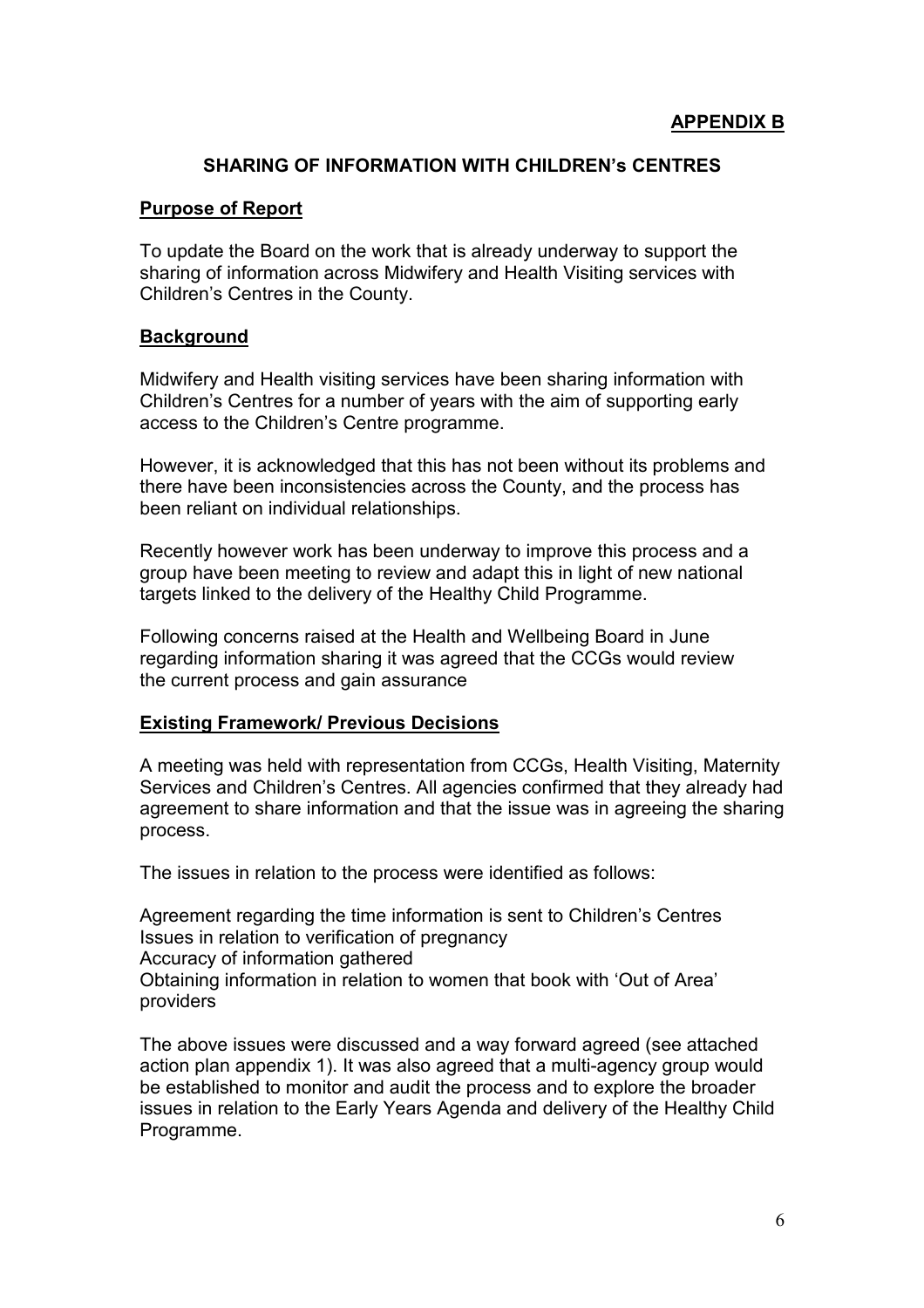All agencies confirmed that there is already an arrangement in place for the sharing of information which has been in operation for some time. However, it is acknowledged there have been issues with the process.

The issues have been identified and a way forwards has been agreed.

It has also been agreed that a multi-agency group will be established to monitor and audit the process and explore the broader issues in relation to the Early Years Agenda and delivery of the Healthy Child Programme.

### **Officer to Contact**

**Name**: Mel Thwaites **Title:** Associate Director, LLR Children & Families Team **Tel:** 07900565761 **Email:** Mel.Thwaites@westleicestershireccg.nhs.uk

#### **List of Appendices**

Appendix 1: Action Plan to improve sharing of Information across Health and Children's Centres